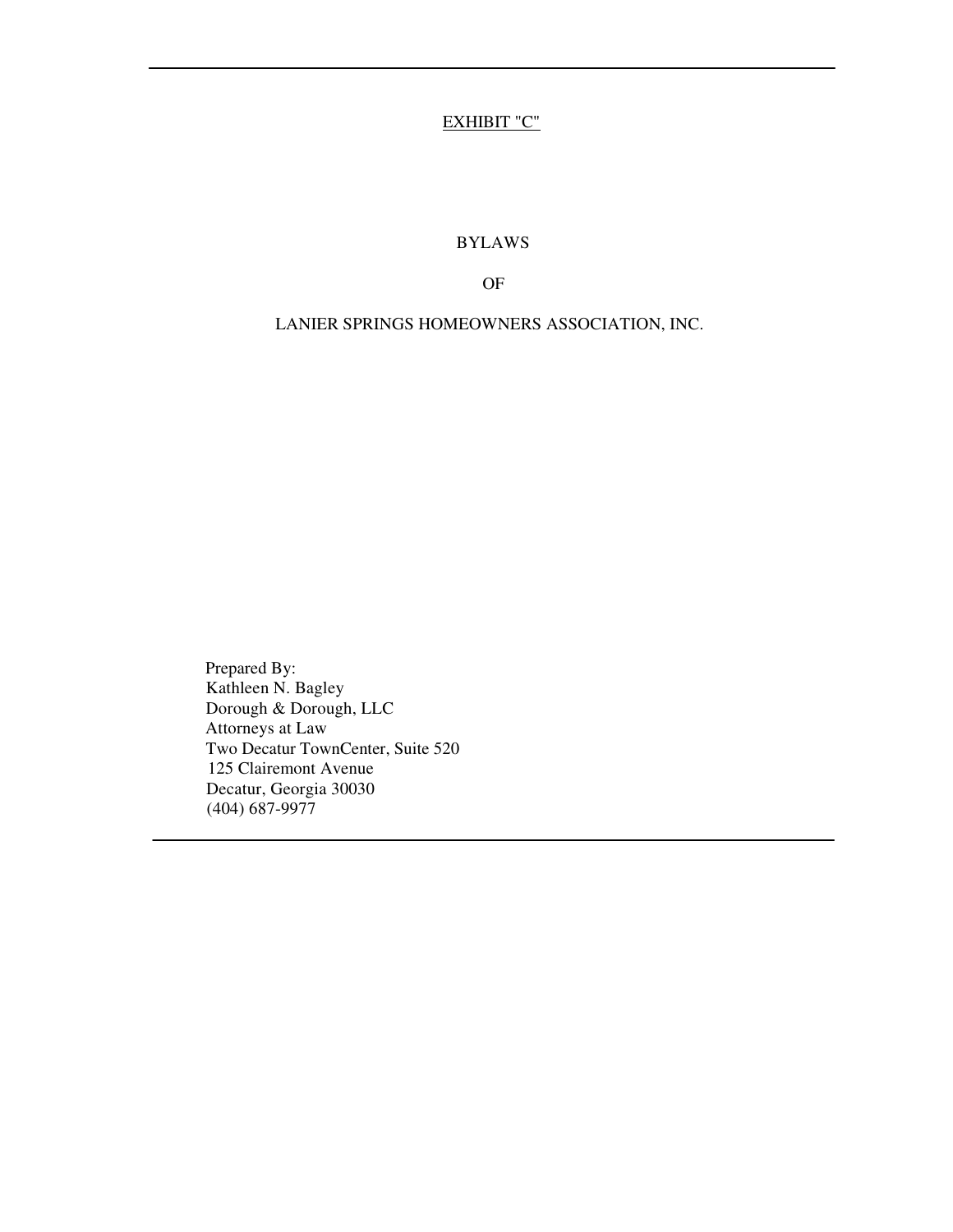## **BYLAWS**

### $OF$

### LANIER SPRINGS HOMEOWNERS ASSOCIATION, INC.

## - TABLE OF CONTENTS -

# Page Number

| 3.1 |  |  |
|-----|--|--|
|     |  |  |
|     |  |  |
|     |  |  |
|     |  |  |
|     |  |  |
|     |  |  |
|     |  |  |
|     |  |  |
|     |  |  |
|     |  |  |
|     |  |  |
|     |  |  |
|     |  |  |
|     |  |  |
|     |  |  |
|     |  |  |
|     |  |  |
|     |  |  |
|     |  |  |
|     |  |  |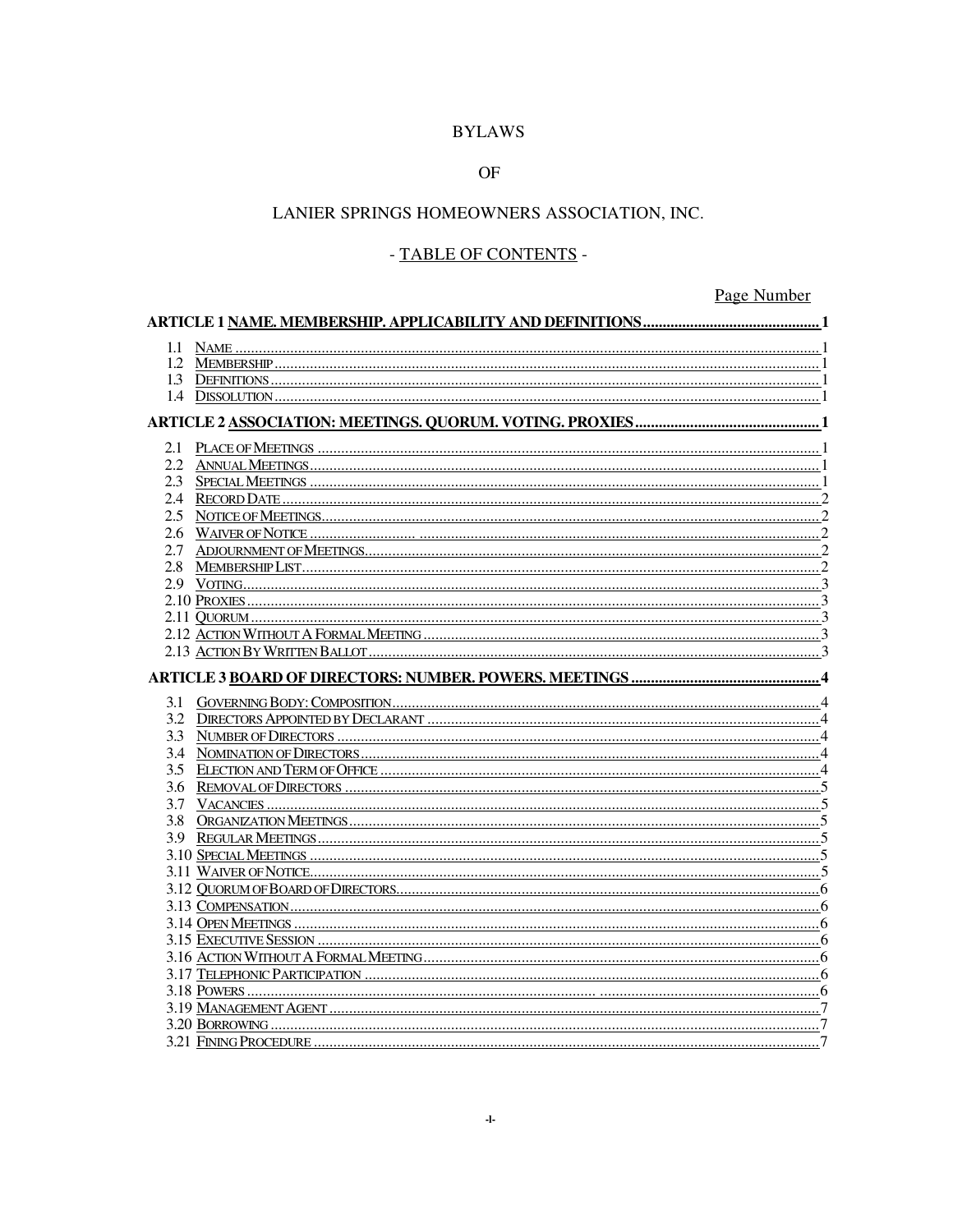| OFFICERS.                                                                        |  |  |
|----------------------------------------------------------------------------------|--|--|
| 4.2<br>ELECTION. TERM OF OFFICE, AND VACANCIES ……………………………………………………………………………………… |  |  |
| 4.3                                                                              |  |  |
| SALARIES.<br>44                                                                  |  |  |
| 4.5                                                                              |  |  |
| 4.6                                                                              |  |  |
| VICE PRESIDENT<br>47                                                             |  |  |
| 4.8                                                                              |  |  |
| 49                                                                               |  |  |
|                                                                                  |  |  |
|                                                                                  |  |  |
|                                                                                  |  |  |
|                                                                                  |  |  |
| 6.1                                                                              |  |  |
| PARLIAMENTARY RULES<br>62                                                        |  |  |
|                                                                                  |  |  |
| CONFLICTS                                                                        |  |  |
| 6.5                                                                              |  |  |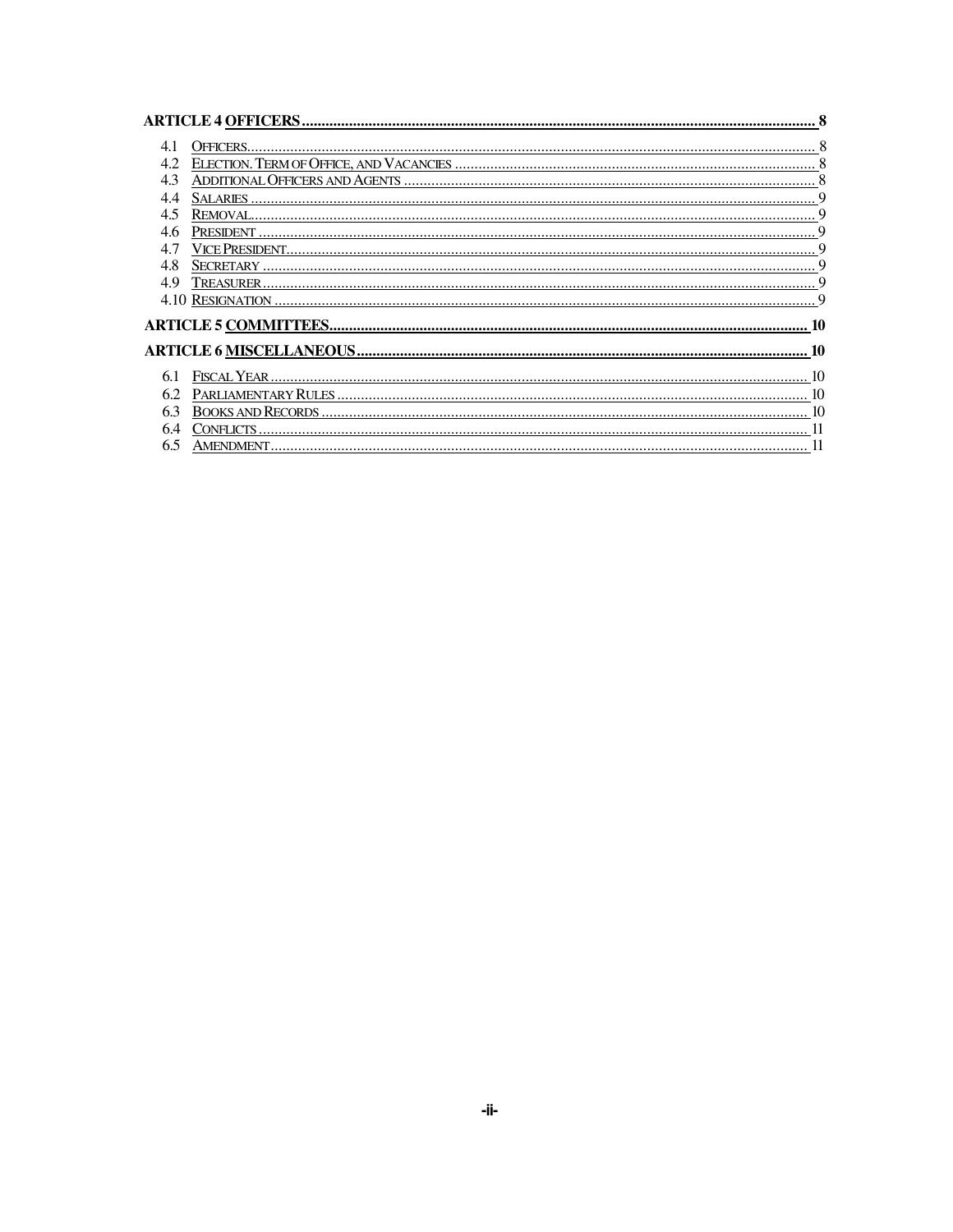#### BYLAWS

#### OF LANIER SPRINGS HOMEOWNERS ASSOCIATION,

#### INC.

### Article 1 Name, Membership. Applicability and Definitions

1.1 Name. The name of the corporation shall be Lanier Springs Homeowners Association, Inc. (hereinafter sometimes referred to as the "Association").

1.2 Membership. The Association shall have one class of membership, as is more fully set forth in that certain Declaration of Protective Covenants, Conditions, Restrictions and Easements for Lanier Springs (such Declaration, as amended, renewed, or extended from time to time, is hereinafter sometimes referred to as the "Declaration"'), the terms of which pertaining to membership are specifically incorporated by reference herein.

1.3 Definitions. The words used in these Bylaws shall have the same meaning as set forth in the Declaration, unless the context shall prohibit.

1.4 Dissolution. The Association may be dissolved only upon a resolution duly adopted by the board of directors and the affirmative vote of members who are Owners of not less than two-thirds of the Units, the consent of the Declarant and the consent of the Gwinnett County Board of Commissioners.

#### Article2 Association: Meetings, Quorum, Voting, Proxies

2.1 Place of Meetings. Meetings of the Association shall be held at the principal office of the Association or at such other suitable place convenient to the members as may be designated by the Board of Directors, either in the Community or as convenient thereto as possible and practical.

2.2 Annual Meetings. There shall be an annual meeting of the members at such date, place and time as the Board of Directors shall determine to receive the reports of the outgoing Board of Directors, to install directors for the ensuing year and to transact such other business as may come before the meeting.

2.3 Special Meetings. The President or the Board of Directors may call special meetings. In addition, it shall be the duty of the President to call a special meeting of the Association upon the delivery of a petition signed and dated by members entitled to cast at least twenty-five percent (25%) of the Total Association Vote and describing the purpose or purposes for which it is to be held. The notice of any special meeting shall state the date, time, and place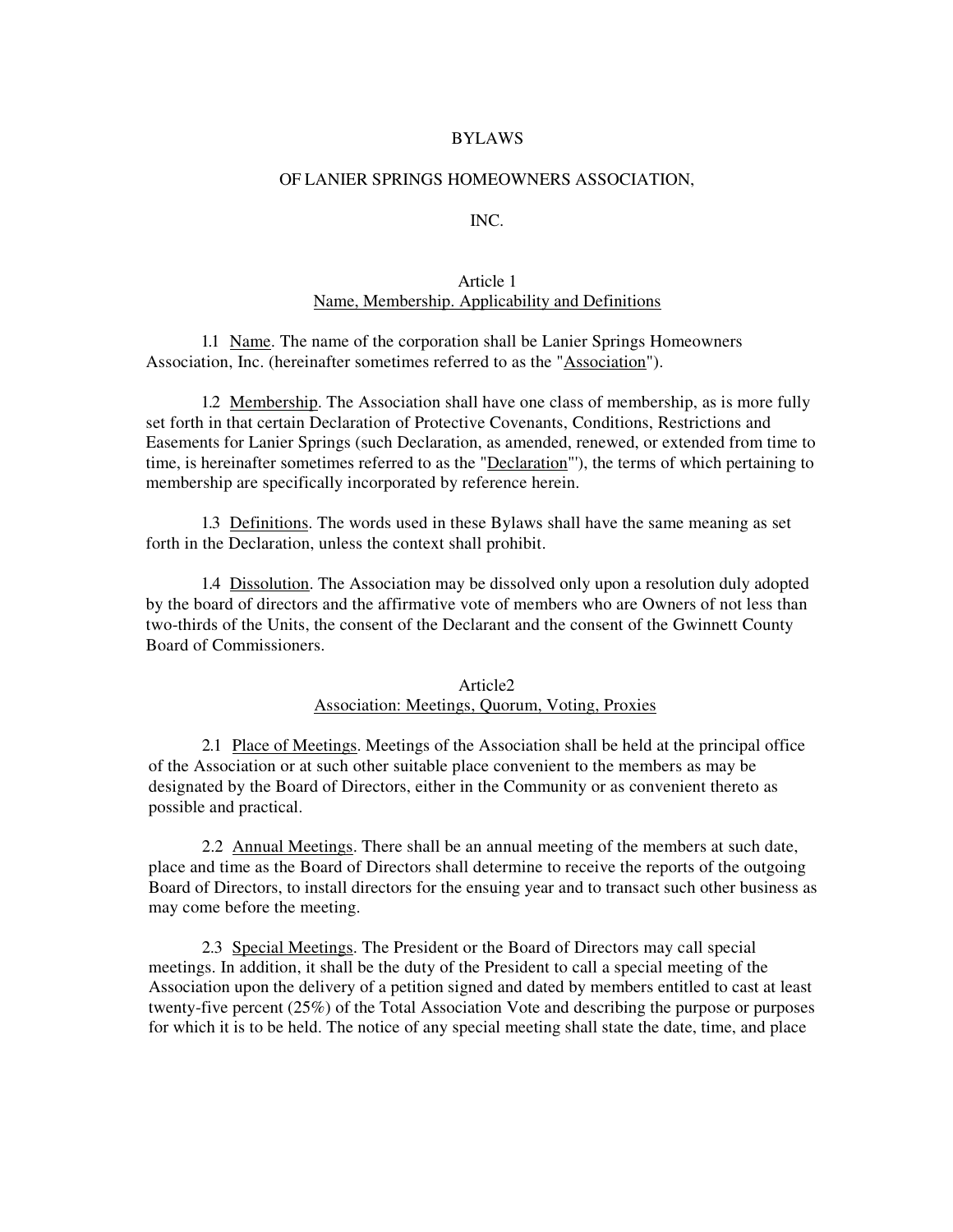of such meeting and the purpose(s) thereof. No business shall be transacted at a special meeting, except those matters that are within the purpose or purposes described in the notice.

2.4 Record Date. The Board of Directors shall fix in advance a record date for a determination of members entitled to notice of and to vote at any meeting of members or any adjournment thereof, or to make a determination of members for any other purpose, such date to be not more than seventy (70) days before the date on which the particular action requiring such determination of members is to be taken.

2.5 Notice of Meetings. It shall be the duty of the Secretary to mail or to cause to be delivered to the Lot of each member (as shown in the records of the Association as of the record date) a notice of each annual or special meeting of the Association stating the date, time and place where it is to be held and if and to the extent required by the Georgia Nonprofit Corporation Code (O.C.G.A. Section 14-3-101, et seq.) or other applicable law (the "Governing Law"), the purpose(s) thereof. If an Owner wishes notice to be given at an address other than the Lot, the Owner shall designate by notice in writing to the Secretary such other address. Notices shall be mailed or delivered not less than ten (10) days (or if notice is mailed by other than firstclass or registered mail, thirty (30) days) nor more than sixty (60) days before the meeting. If any meeting of the members is adjourned to a different date, time or place, notice need not be given of the new date, time or place, if the new date, time or place is announced at the meeting before adjournment. If, however, a new record date is or must be fixed under the Governing Law notice of the adjourned meeting shall be given to persons who are members of record as of the new record date.

2.6 Waiver of Notice. Waiver of notice of a meeting of the members shall be deemed the equivalent of proper notice. Any member may, in writing, signed by the member, waive notice of any meeting of the members, either before or after such meeting. Attendance at a meeting by a member, whether in person or by proxy, shall be deemed waiver by such member of lack of notice or defective notice, unless such member specifically objects to lack of proper notice at the time the meeting is called to order.

2.7 Adjournment of Meetings. If any meeting of the Association cannot be held because a quorum is not present, a majority of the members who are present at such meeting, either in person or by proxy, may adjourn the meeting to a time not less than five (5) nor more than thirty (30) days from the time the original meeting was called. At such adjourned meeting at which a quorum is present, any business which might have been transacted at the meeting originally called may be transacted without further notice.

2.8 Membership List. After the record date for any meeting is established by the Board of Directors, the Secretary shall prepare an alphabetical list of the names and addresses of all of the members who are entitled to notice of the meeting. Beginning at least two (2) business days after notice is given of the meeting for which the list was prepared, the list of members shall be available for inspection by any member or a member's agent or attorney at the Association's principal office or at such other reasonable place as may be specified in the notice. In addition, the list shall be available for inspection at the meeting or any adjournment thereof.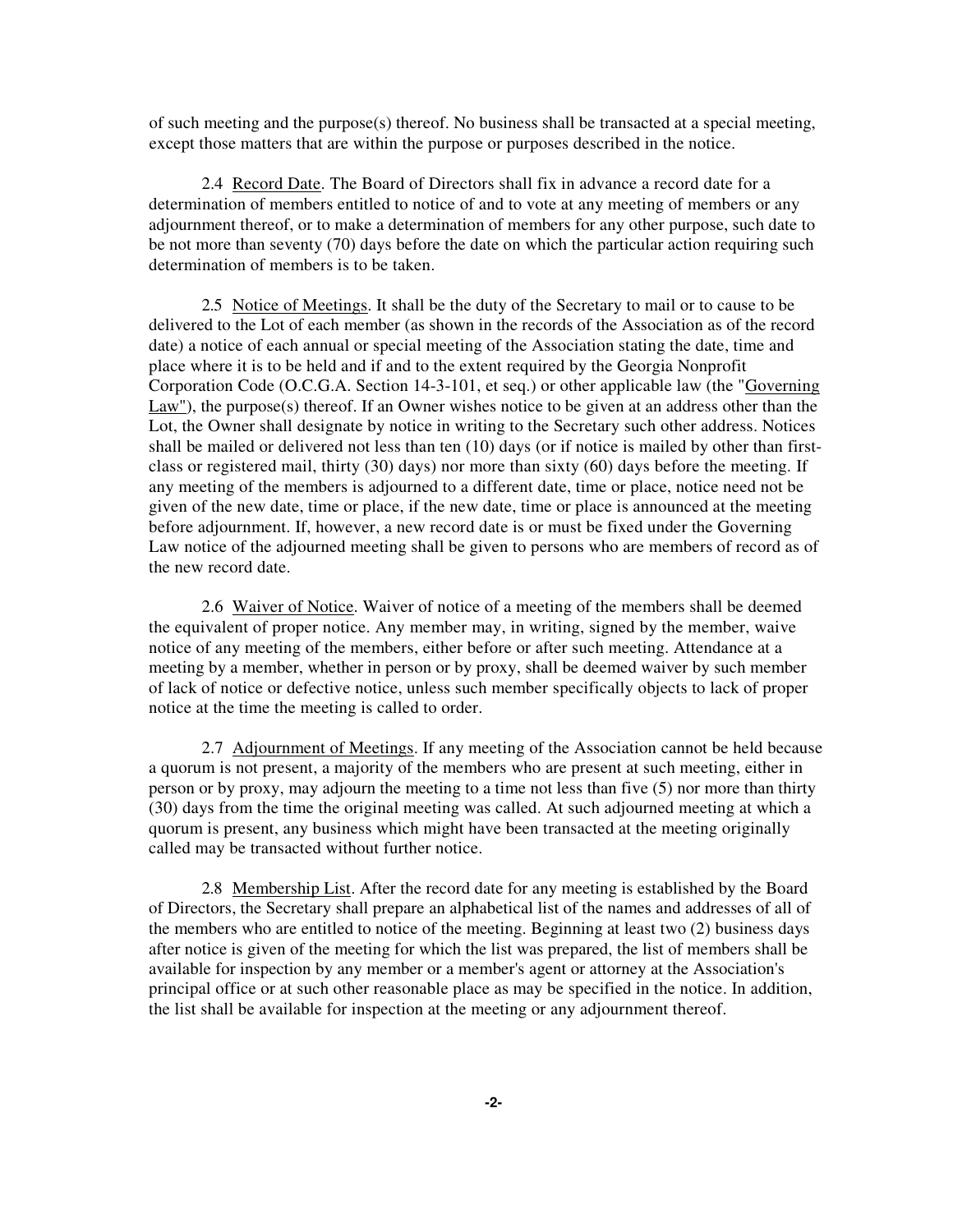2.9 Voting. The voting rights of the members shall be as set forth in the Articles of Incorporation and the Declaration, and such voting rights are specifically incorporated herein.

2.10 Proxies. At all meetings of members, each member may vote in person or by proxy. All proxy appointment forms shall be in writing, dated, and filed with the Secretary before the appointed time of each meeting. Every proxy shall be revocable and shall automatically cease upon: (a) receipt of notice by the Secretary of the death or judicially declared incompetence of a member; (b) receipt by the Secretary of written revocation signed by the member; (c) receipt by the Secretary of a subsequent appointment form signed by the member; (d) attendance by the member and voting in person at any meeting; or (e) the expiration of eleven (11) months from the date of the proxy appointment form.

2.11 Quorum. The presence, in person or by proxy, of members entitled to cast at least ten percent (10%) of the votes entitled to be cast at the meeting shall constitute a quorum at all meetings of the Association. The members present at a duly called or held meeting at which a quorum is present may continue to do business until adjournment, notwithstanding the withdrawal of enough members to leave less than a quorum.

2.12 Action Without A Formal Meeting. Any action required or permitted to be approved by the members may be approved without a meeting if one (1) or more consents, in writing, setting forth the action so taken, shall be signed and dated by members (including the Declarant, if the consent of the Declarant is required) holding the voting power required to pass such action at a meeting held on the record date for such action. The record date for such action shall be the date that the first member signs a consent. Such action shall be approved when the Secretary receives a sufficient number of such consents dated within seventy (70) days of the record date for such action. If less than unanimous consent is obtained, the approval shall be effective ten (10) days after the Secretary gives written notice of the approval to all members who did not sign a consent. Each signed consent shall be included in the minutes of meetings of members filed in the permanent records of the Association.

2.13 Action By Written Ballot. Any action that may be taken at any annual, regular or special meeting of members may be taken without a meeting if approved by written ballot as provided herein. The Association shall deliver a written ballot to each member entitled to vote on the matter. The written ballot shall set forth each proposed action and provide an opportunity to vote for or against each proposed action. All solicitations for votes by written ballot shall indicate the number of responses needed to meet the quorum requirements; state the percentage of approvals necessary to approve each matter other than election of directors; and specify the time by which a ballot must be received by the Association in order to be counted. A timely written ballot received by the Association may not be revoked. Approval by written ballot of an action shall only be valid when the number of votes cast by ballot equals or exceeds the quorum required to be present at a meeting held to authorize such action and the number of approvals equals or exceeds the number of votes that would be required to approve the matter at a meeting at which the total number of votes cast was the same as the number of votes cast by ballot. The results of each action by written ballot shall be certified by the Secretary and shall be included in the minutes of meetings of members filed in the permanent records of the Association.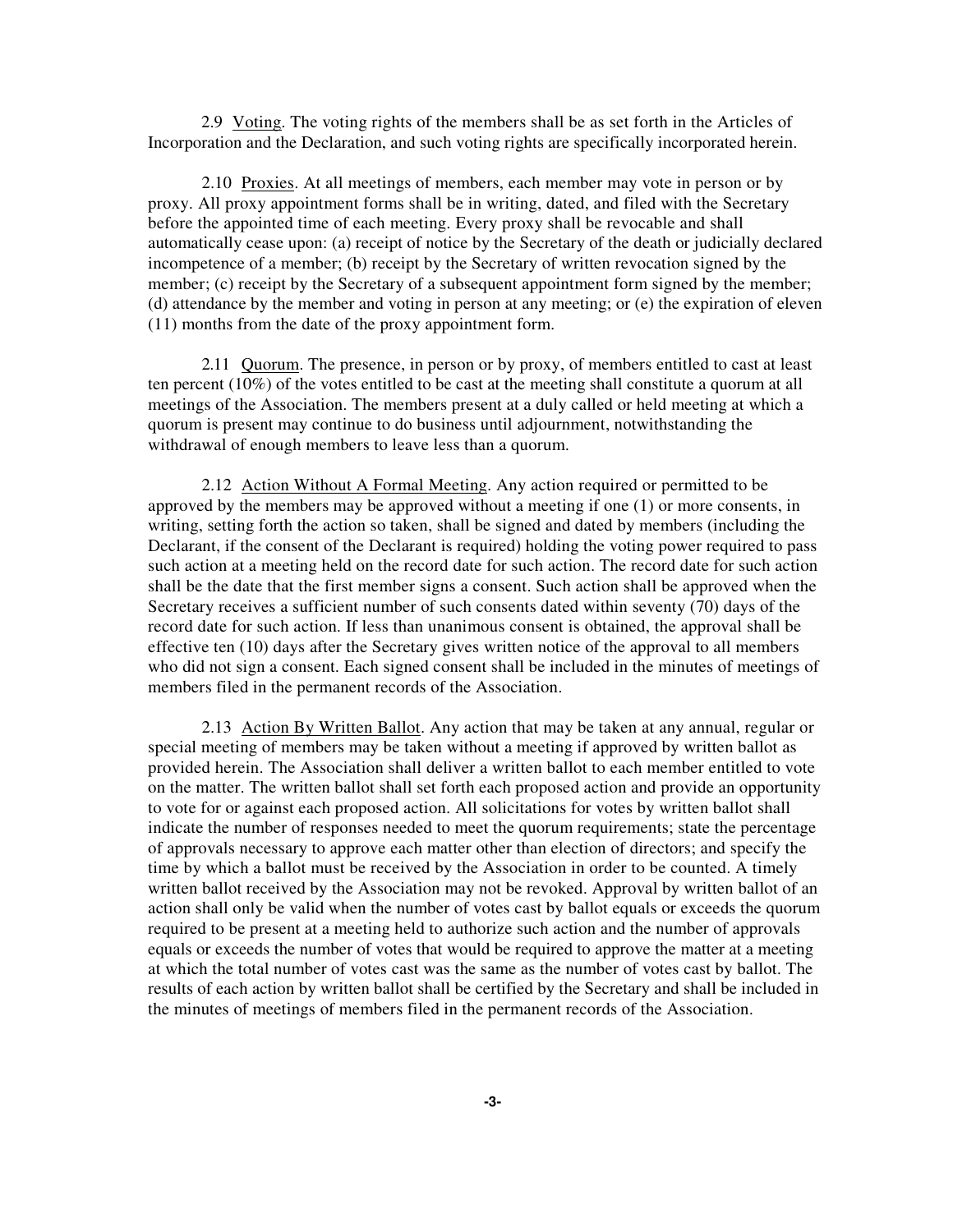### Article 3 Board of Directors: Number, Powers, Meetings

3.1 Governing Body: Composition. The affairs of the Association shall be governed by a Board of Directors. Directors shall be natural persons who are eighteen (18) years of age or older. Except for directors appointed by the Declarant, each director must reside in the Community and be a member or the spouse of a member; provided, however, no Person may serve on the Board at the same time with such Person's spouse or any co-Owner or Occupant of such Person's Lot.

3.2 Directors Appointed by Declarant. The Declarant shall have the right to appoint or remove any member or members of the Board of Directors or any officer or officers of the Association until such time as the first of the following events shall occur: (a) the expiration of ten (10) years after the date of the recording of the Declaration; (b) the date on which all of the Units planned by Declarant to be a part of the Community shall have been conveyed to an Owner for occupancy as a residence; or (c) the surrender by Declarant in writing of the authority to appoint and remove directors and officers of the Association. The directors appointed by the Declarant need not be Owners or residents in the Community. The total number of Units planned by Declarant for the Community shall initially be the number of Units shown on the Declarant's land use plan for the development as it may be amended from time to time. Inclusion of property on the land use plan shall not obligate the Declarant to subject such property to the Declaration, nor shall exclusion of property from the initial land use plan bar Declarant from subjecting such property to the Declaration. The final total number of Units planned for the Community shall be the actual number of Units shown on the recorded subdivision plats for the Community regardless of any different number of Units shown from time to time on the land use plan. The Declarant shall notify the Association when the final subdivision plat for the Community has been recorded.

3.3 Number of Directors. During the period that the Declarant has the right to appoint and remove the officers and directors of the Association as provided above, the Board of Directors shall consist of from one to three members as determined by Declarant in writing from time to time. Thereafter, the Board shall consist of three directors; provided, however, the Board may at any time after the meeting at which the Owners elect directors pursuant to Section 3.5 hereof increase the number of directors to five (5).

3.4 Nomination of Directors. Elected directors may be nominated from the floor, if a meeting is held for the election of directors and may also be nominated by a nominating committee, if established by the Board. All candidates shall have a reasonable opportunity to communicate their qualifications to the members and to solicit votes.

3.5 Election and Term of Office. After the Declarant's right to appoint directors and officers terminates, the Association shall call a special meeting (or take action under Section 2.12 or Section 2.13 in lieu of a meeting) and the members shall elect three (3) directors. The term of one (1) director shall be fixed at one (1) year, the term of one (1) director shall be fixed at two years, and the term of one (1) director shall be fixed at three (3) years. At the expiration fo the initial term of office of each respective Owner-elected member of the Board of Directors, a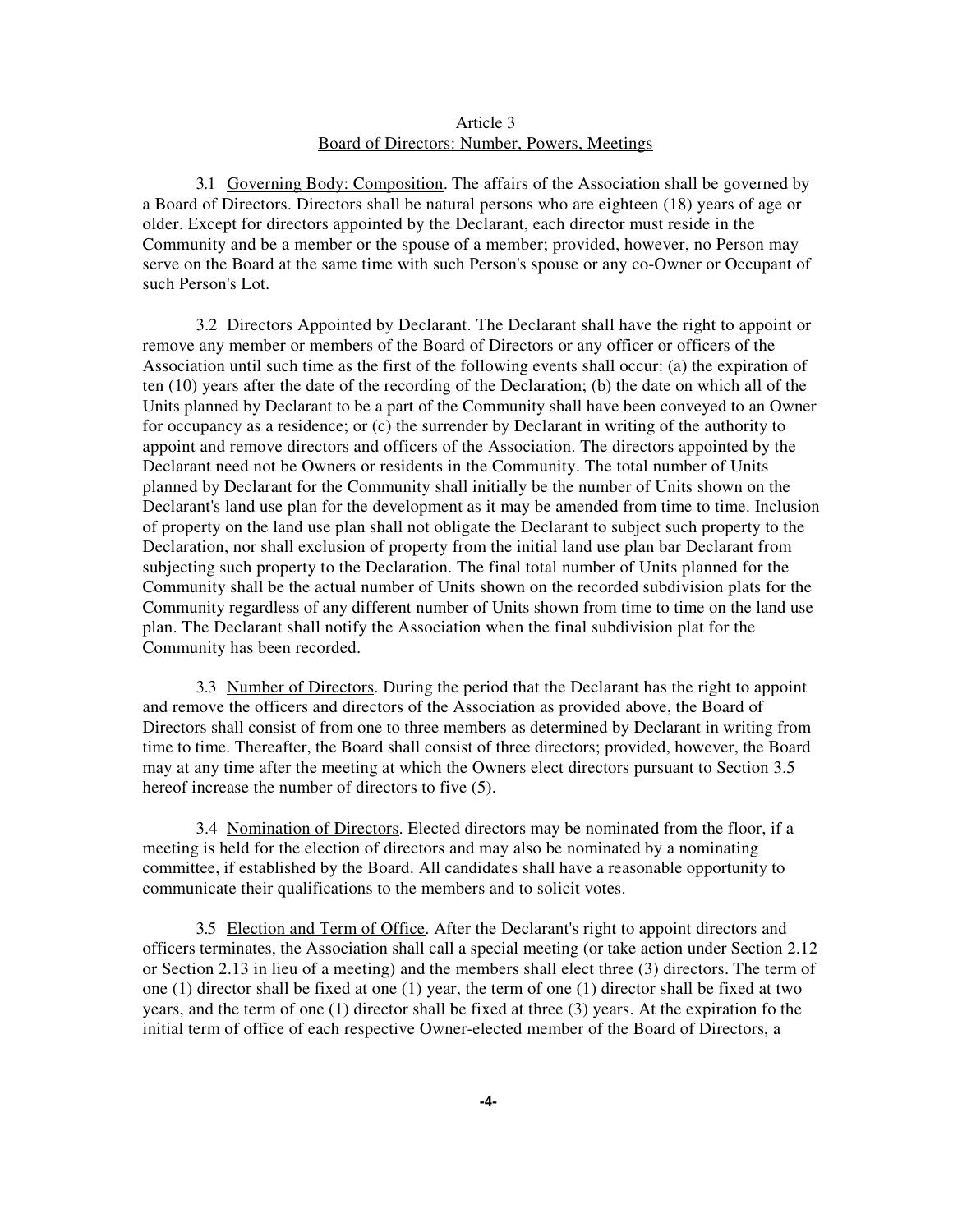successor shall be elected to serve a term of two years. The members of the Board shall hold office until their respective successors shall have been elected by the Association At annual meetings of the membership thereafter (or pursuant to Section 2.12 or Section 2.13 in lieu of a meeting), directors shall be elected. The candidates receiving the most votes shall be elected.

3.6 Removal of Directors. At any annual, regular or special meeting of the Association, any one (1) or more of the directors of the Board of Directors elected by the members may be removed, with or without cause, by a majority of the Total Association Vote and a successor may then and there be elected to fill the vacancy thus created. The notice of the meeting shall state that the purpose, or one of the purposes, of the meeting is removal of a director. A director whose removal by the members has been proposed shall be given an opportunity to be heard at the meeting. Additionally, any director who has three (3) consecutive unexcused absences from Board meetings or who is delinquent in the payment of an assessment for more than thirty (30) days may be removed by a majority vote of the remaining directors.

3.7 Vacancies. Vacancies in the Board of Directors caused by any reason, excluding the removal of a director by vote of the Association, shall be filled by a vote of the majority of the remaining directors. Each Person so selected shall serve the unexpired portion of the term.

3.8 Organization Meetings. The first meeting of a newly elected Board of Directors shall be held within ten (10) days after the election at such time and place as the directors may conveniently assemble.

3.9 Regular Meetings. Regular meetings of the Board of Directors may be held at such time and place as shall be determined from time to time by the Board, provided that, after the right of Declarant to appoint the directors terminates, at least four (4) such meetings shall be held during each fiscal year with at least one (1) per quarter. Notice of the regular schedule shall constitute sufficient notice of such meetings.

3.10 Special Meetings. Special meetings of the Board of Directors shall be held when requested by the President, Vice President or by any two (2) directors. The notice shall specify the date, time and place of the meeting and the nature of any special business to be considered. The notice shall be given to each director by one of the following methods: (a) by personal delivery (including commercial delivery service) to such director's home or office; (b) written notice by first class mail, postage prepaid; or (c) by telephone communication (including facsimile), either directly to the director or to the director's home or office. All such notices shall be given or sent to the director's address or telephone number as shown on the records of the Association. Notices sent by first class mail shall be deposited with the U.S. Postal Service at least four (4) days before the time set for the meeting. Notices given by personal delivery or telephone shall be given at least two (2) days before the day set for the meeting.

3.11 Waiver of Notice. The business transacted at any meeting of the Board of Directors, however called and noticed or wherever held, shall be as valid as though taken at a meeting duly held after regular call and notice, if (a) a quorum is present, and (b) either before or after the meeting, each of the directors not present signs a written waiver of notice, a consent to holding the meeting, or an approval of the minutes which is included in the minutes or filed with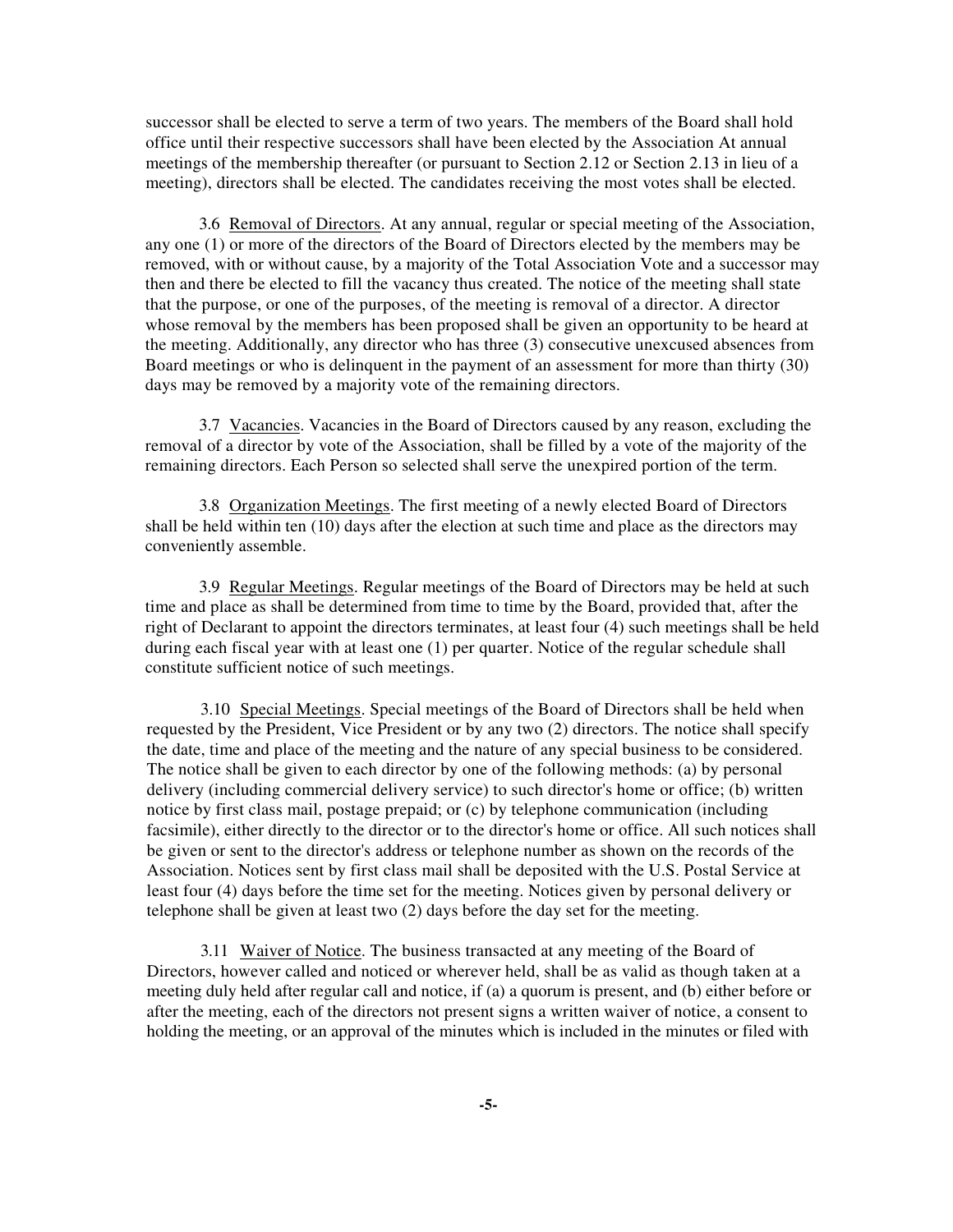the official records of the Association. The waiver of notice or consent need not specify the purpose of the meeting. Notice of a meeting shall also be deemed given to any director who attends the meeting without protesting before or at its commencement about the lack of adequate notice.

3.12 Quorum of Board of Directors. At all meetings of the Board of Directors, a majority of the directors shall constitute a quorum for the transaction of business, and the votes of a majority of the directors present at a meeting at which a quorum is present shall constitute the decision of the Board of Directors.

3.13 Compensation. No director shall receive any compensation from the Association for acting as such; provided, however, any director may be reimbursed for is or her actual expenses incurred in the performance of his or her duties.

3.14 Open Meetings. All meetings of the Board shall be open to all members, but members other than directors may not participate in any discussion or deliberation unless expressly so authorized by the Board.

3.15 Executive Session. The Board may adjourn a meeting and reconvene in executive session to discuss and vote upon personnel matters, litigation in which the Association is or may become involved, and orders of business of a similar nature. The nature of any and all business to be considered in executive session shall first be announced in open session.

3.16 Action Without A Formal Meeting. Any action required or permitted to be taken at a meeting of the directors may be taken without a meeting if one or more consents, in writing, setting forth the action so taken, shall be signed by a majority of the directors and delivered to the Association for inclusion in the minutes for filing in the corporate records.

3.17 Telephonic Participation. One or more directors may participate in and vote during any meeting of the Board by telephone conference call or any other means of communication by which all directors participating may simultaneously hear each other during the meeting. Any such meeting at which a quorum participates shall constitute a meeting of the Board.

3.18 Powers. The Board of Directors shall be responsible for the affairs of the Association and shall have all of the powers and duties necessary for the administration of the Association's affairs and, as provided by law, may do all acts and things as are not by law, the Declaration, Articles, or these Bylaws directed to be done and exercised by the members. In addition to the duties imposed by these Bylaws or by any resolution of the Association that may hereafter be adopted, the Board of Directors shall have the power to and be responsible for the following, in way of explanation, but not limitation:

(a) preparation and adoption of an annual budget in which there shall be established the contribution of each member to the common expenses;

(b) making assessments to defray the common expenses and establishing the means and methods of collecting such assessments;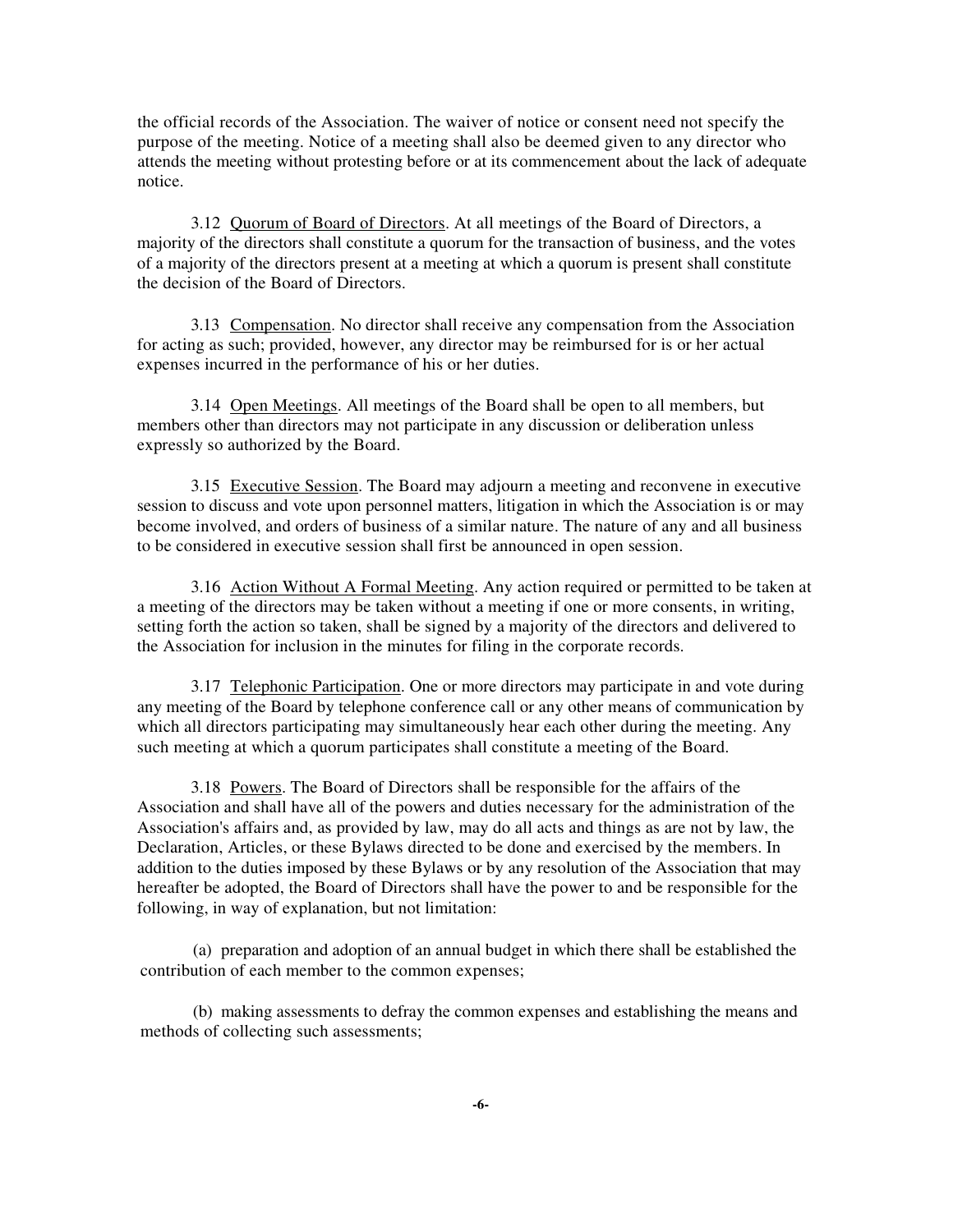(c) providing for the operation, care, upkeep, and maintenance of all areas which are the maintenance responsibility of the Association;

(d) designating, hiring, and dismissing the personnel necessary for the operation of the Association and, where appropriate, providing for the compensation of such personnel and for the purchase of equipment, supplies, and material to be used by such personnel in the performance of their duties;

(e) collecting the assessments, depositing the proceeds thereof in a bank depository which it shall approve, and using the proceeds to administer the Association;

(f) making and amending rules and regulations;

(g) opening of bank accounts on behalf of the Association and designating the signatories required;

(h) enforcing by legal means the provisions of the Declaration, these Bylaws, and the rules and regulations adopted by it, and bringing any proceedings which may be instituted on behalf of or against the members concerning the Association;

(i) obtaining and carrying insurance against casualties and liabilities, as provided in the Declaration, and paying the premium cost thereof;

(j) keeping books with detailed accounts of the receipts and expenditures of the Association and the actions thereof, and specifying the maintenance and repair expenses and any other expenses incurred; and

(k) authorization of contracts on behalf of the Association.

3.19 Management Agent. The Board of Directors may employ for the Association a professional management agent or agents at a compensation established by the Board of Directors to perform such duties and services as the Board of Directors shall authorize. The Declarant, or an affiliate of the Declarant, may be employed as managing agent or manager. The term of any management agreement shall not exceed one (1) year and shall be subject to termination by either party, without cause and without penalty, upon ninety (90) days' written notice.

3.20 Borrowing. The Board of Directors shall have the power to borrow money without the approval of the members of the Association; provided, however, except as otherwise provided in the Declaration, the Board shall obtain membership approval in the same manner as for special assessments, in the event that the total amount of such borrowing exceeds or would exceed ten percent (10%) of the annual budget of the Association.

3.21 Fining Procedure. The Board shall not impose a fine (a late charge shall not constitute a fine) unless and until the following procedure is followed: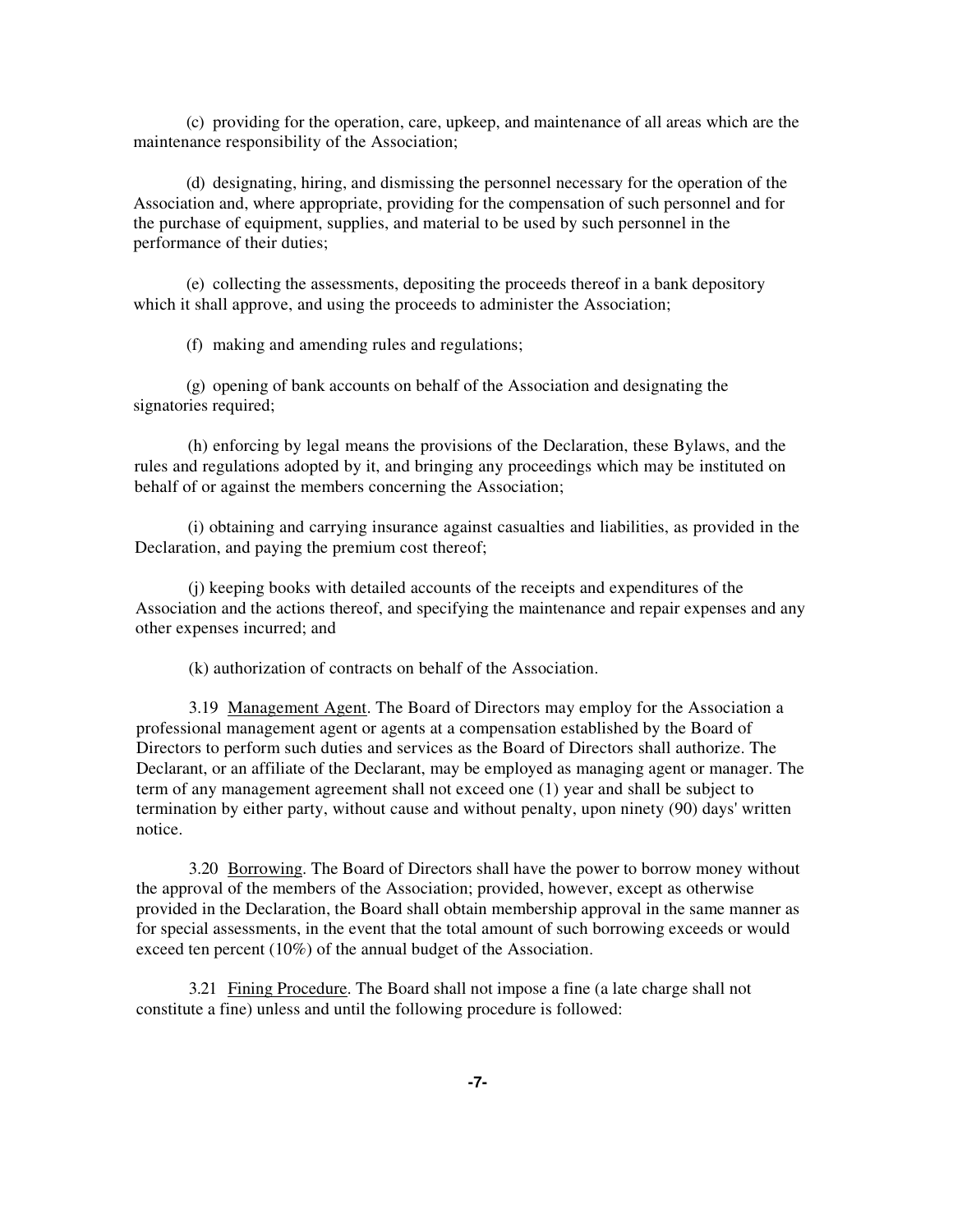(a) Written notice shall be delivered to the member by personal delivery at such member's Lot or by first-class or certified mail sent to the address of the member shown on the Association's records, specifying:

> (1) the nature of the violation, the fine to be imposed and the date, not less than ten (10) days or, in the event of an unapproved sign, twenty-four (24) hours, from the date of the notice, that the fine will take effect;

> (2) that the violator may, within ten (10) days from the date of the notice, request a hearing regarding the fine imposed;

(3) the name, address and telephone numbers of a person to contact to challenge the fine;

(4) that any statements, evidence, and witnesses may be produced by the violator at the hearing; and

(5) that all rights to have the fine reconsidered are waived if a hearing is not requested within ten (10) days of the date of the notice.

(b) If a hearing is requested, it shall be held before the Board in executive session, and the violator shall be given a reasonable opportunity to be heard. The minutes of the meeting shall contain a written statement of the results of the hearing. Except for the display of unapproved signs, no fine shall be imposed prior to the date that is five (5) days after the date of the hearing.

### Article 4

### **Officers**

4.1 Officers. The officers of the Association shall be a President, Vice President, Secretary, and Treasurer. Any two (2) or more offices may be held by the same Person, excepting the offices of President and Secretary. The President and Treasurer shall be elected from among the members of the Board of Directors.

4.2 Election, Term of Office, and Vacancies. Except during the period in which the Declarant has the right to appoint the officers of the Association, the officers of the Association shall be appointed annually by the Board of Directors at the first meeting of the Board of Directors following the election of directors. A vacancy in any office arising because of death, resignation, removal, or otherwise may be filled by the Board of Directors for the unexpired portion of the term.

4.3 Additional Officers and Agents. The Board of Directors may appoint such other officers, including vice presidents, assistant secretaries and assistant treasurers, and agents as it shall deem necessary. Such officers and agents shall hold their respective offices for such terms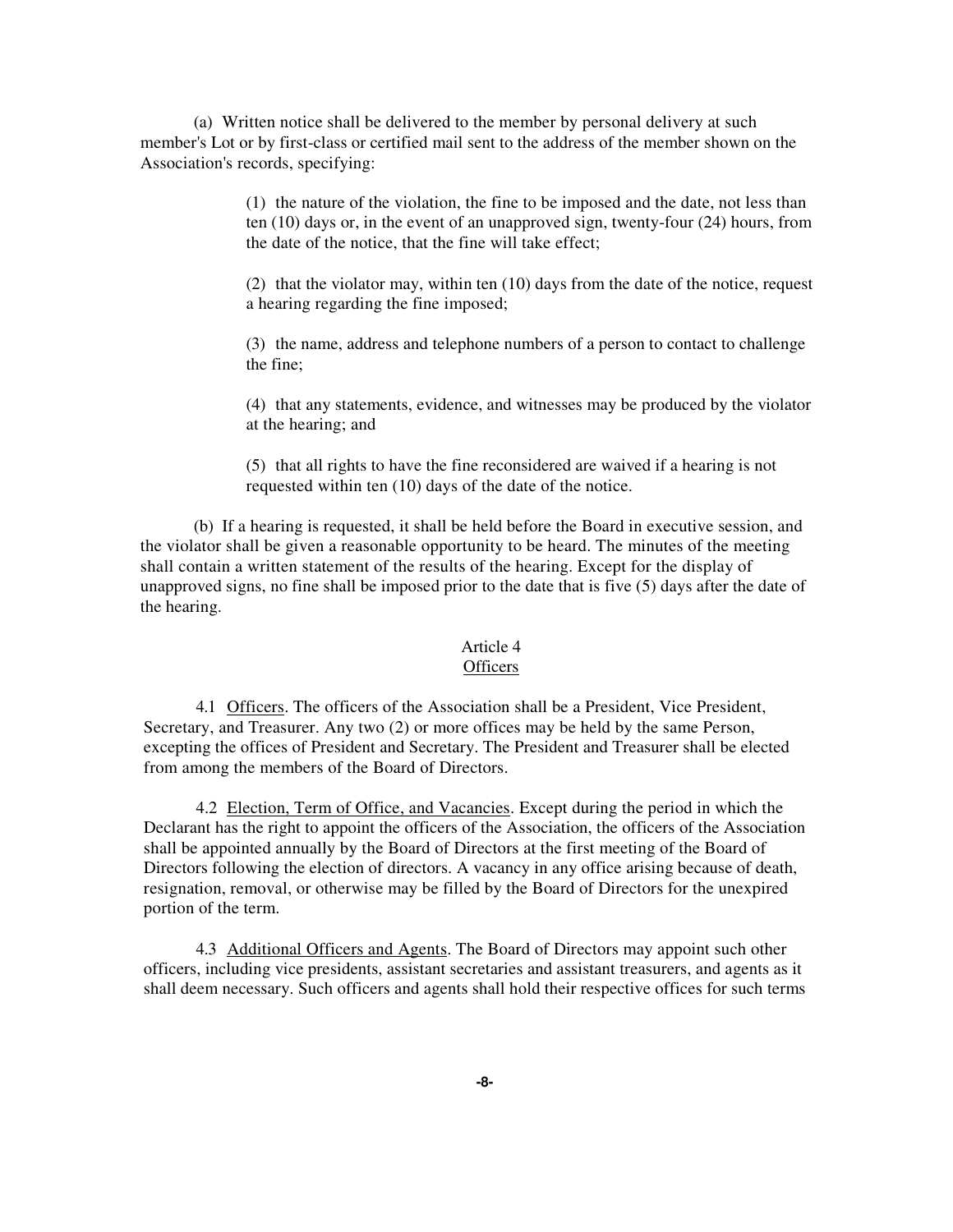and shall exercise such powers and perform such duties as shall be determined from time to time by the Board of Directors.

4.4 Salaries. The officers shall receive no compensation; provided, however, any officer may be reimbursed for his or her actual expenses incurred in the performance of his or her duties.

4.5 Removal. Except for officers appointed by the Declarant, any officer may be removed, with or without cause, by the Board of Directors.

4.6 President. The President shall be the chief executive officer of the Association and shall preside at all meetings of the members and directors. The immediate supervision of the affairs of the Association shall be vested in the President. It shall be the President's duty to attend to the business of the Association and maintain strict supervision over all of its affairs and interests. The President shall keep the Board of Directors fully advised about the affairs and conditions of the Association, and shall manage and operate the business of the Association pursuant to and in accordance with such policies as may be prescribed from time to time by the Board of Directors.

4.7 Vice President. The Vice President(s), if any, shall act in the President's absence or disability and shall have all powers, duties, and responsibilities provided for the President when so acting, and shall perform such other duties as shall from time to time be imposed upon any Vice President by the Board or delegated to a Vice President by the President.

4.8 Secretary. The Secretary shall keep the minutes of all meetings of the members and of the Board of Directors; notify the members and directors of meetings as provided by these bylaws and Georgia law; have custody of the seal of the Association; affix such seal to any instrument requiring the same; attest the signature or certify the incumbency or signature of any officer of the Association; and perform such other duties as the President, or the Board of Directors may prescribe. The Secretary shall perform the duties of the Treasurer of the Association in the absence or disability of the Treasurer.

4.9 Treasurer. The Treasurer shall keep, or cause to be kept, the financial books and records of the Association, and shall faithfully account for the Association's funds, financial assets, and other assets entrusted to the Treasurer's care and custody. The Treasurer shall make such reports as may be necessary to keep the President and the Board of Directors informed at all times as to the financial condition of the Association, and shall perform such other duties as the President, or the Board of Directors may prescribe. The Treasurer shall maintain the money and other assets of the Association in the name and to the credit of the Association in such depositories as may be designated by the Board of Directors. The Treasurer may provide for the investment of the money and other assets of the Association consistent with the needs of the Association to disburse such money and assets in the course of the Association's business. The Treasurer, shall perform the duties of the Secretary of the Association in the absence or disability of the Secretary.

4.10 Resignation. Any officer may resign at any time by giving written notice to the Board of Directors. Such resignation shall take effect on the date of the receipt of such notice or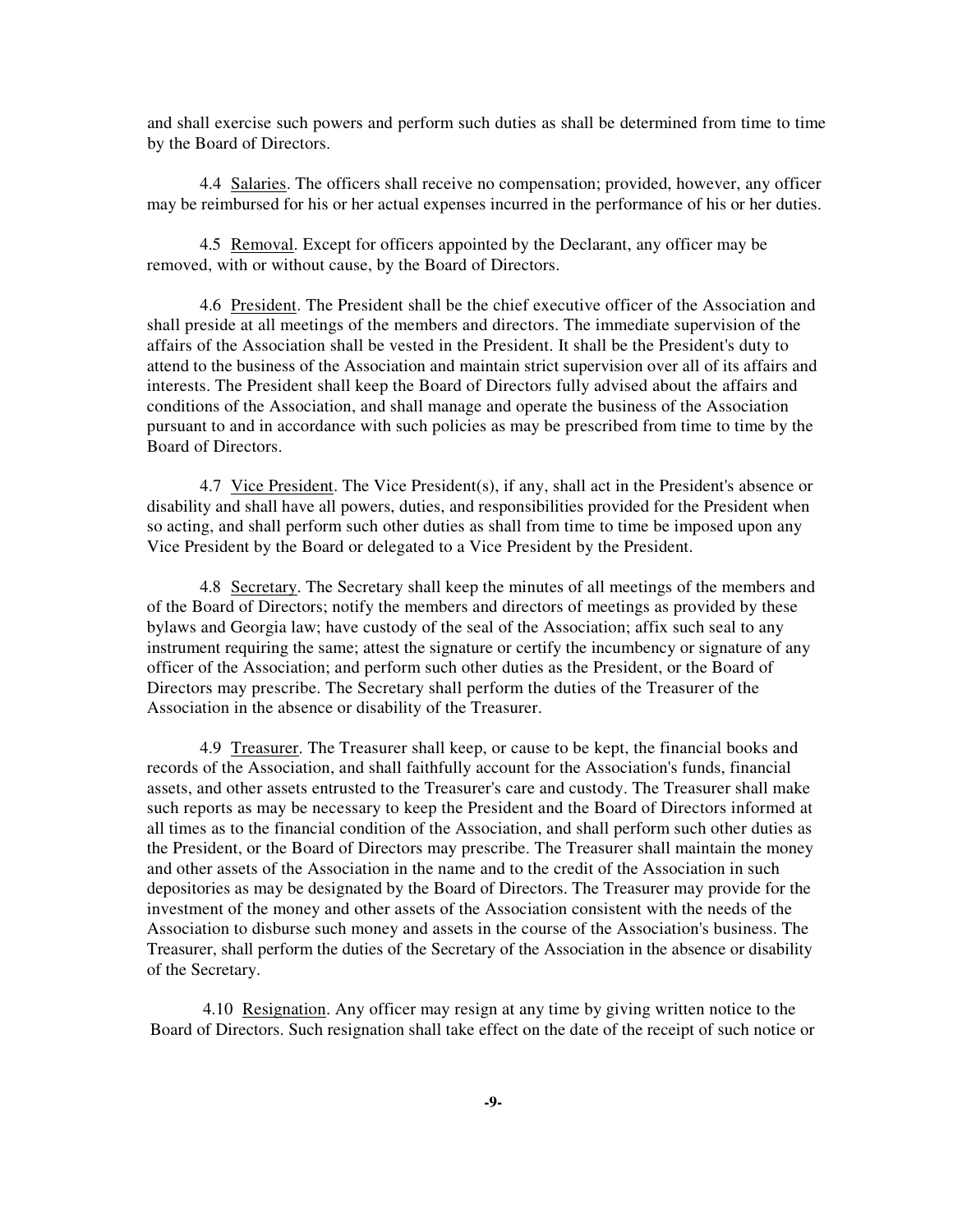at any later time specified therein, and unless otherwise specified therein, the acceptance of such resignation shall not be necessary to make it effective.

#### Article 5

#### Committees

Advisory committees to perform such tasks and to serve for such periods as may be designated by the Board or as provided in the Declaration are hereby authorized. Each committee shall be composed and shall operate in accordance with the terms of the Declaration or resolution of the Board of Directors designating the committee or with rules adopted by the Board of Directors. An advisory committee shall not be authorized to exercise any authority of the Board under the Articles of Incorporation, the Declaration, these Bylaws or the Georgia Nonprofit Corporation Code.

# Article 6

### Miscellaneous

6.1 Fiscal Year. The fiscal year of the Association shall be the calendar year unless otherwise determined by resolution of the Board.

6.2 Parliamentary Rules. *Roberts Rules of Order* (current edition) shall govern the conduct of all Association proceedings, when not in conflict with Georgia law, the Articles of Incorporation, the Declaration or these Bylaws.

6.3 Books and Records. The Association shall keep such books and records as by law provided and shall make same available for inspection as follows:

(a) Inspection by Members and Mortgagees. The Declaration, the Bylaws, copies of rules and use restrictions, membership register, books of account, and minutes of meetings of the members of the Board and of committees shall be made available for inspection and copying by any member of the Association or by the duly appointed representative of any member and by holders, insurers, or guarantors of any first Mortgage at any reasonable time and for a purpose reasonably related to such person's interest as a member or holder, insurer, or guarantor of a first Mortgage at the office of the Association or at such other reasonable place as the Board shall prescribe.

(b) Rules for Inspection. The board shall establish reasonable rules with respect to:

(i) the amount of notice required to be given to the custodian of the records; (ii) hours and days of the week when such an inspection may be made; (iii) payment of the cost of reproducing copies of documents; and (iv) the actual cost of time for the management company, if any, to supervise the inspection of documents.

(c) Inspection by Directors. Every director shall have the absolute right at any reasonable time to inspect all books, records, and documents of the Association and the physical properties